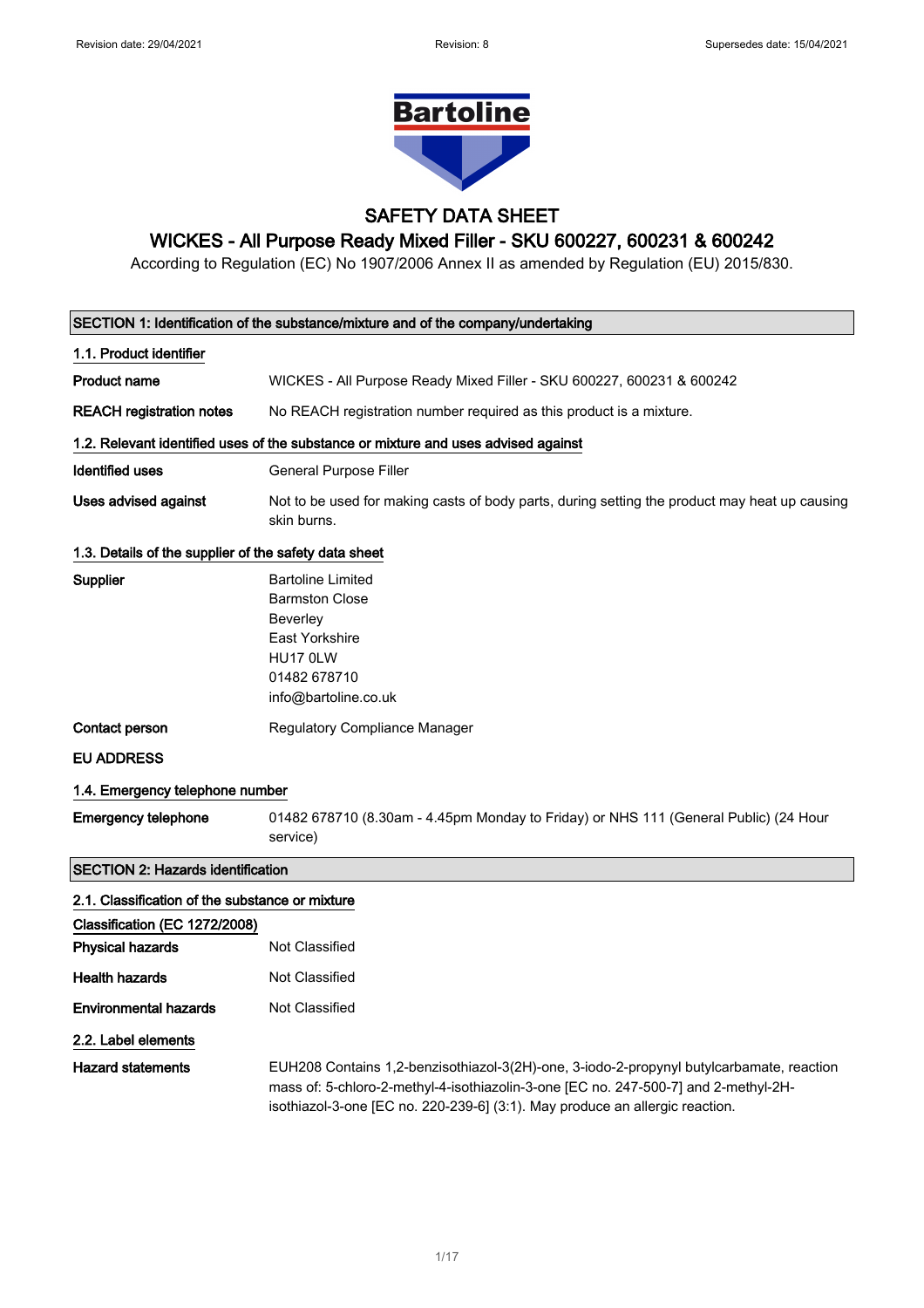| <b>Precautionary statements</b>   | P102 Keep out of reach of children.<br>P302+P352 IF ON SKIN: Wash with plenty of water.<br>P333+P313 If skin irritation or rash occurs: Get medical advice/ attention.<br>P305+P351+P338 IF IN EYES: Rinse cautiously with water for several minutes. Remove<br>contact lenses, if present and easy to do. Continue rinsing.<br>P337+P313 If eye irritation persists: Get medical advice/attention.        |
|-----------------------------------|------------------------------------------------------------------------------------------------------------------------------------------------------------------------------------------------------------------------------------------------------------------------------------------------------------------------------------------------------------------------------------------------------------|
| Supplemental label<br>information | Contains preservatives to control microbial deterioration: Reaction mass of 5-chloro-2-methyl-<br>4-isothiazol-3-one and 2-methyl-2H-isothiazol-3-one (3:1); 3-iodo-2-propynyl butylcarbamate,<br>1,2-benzisothiazol-3(2H)-one, 2-methylisothiazol-3(2H)-one and bronopol. May produce an<br>allergic reaction.<br>If sanding is necessary, avoid inhalation of dust. The use of dust mask is recommended. |

### 2.3. Other hazards

During sanding of cured product the liberated dust may irritate throat and respiratory system and cause coughing.

### SECTION 3: Composition/information on ingredients

| 3.2. Mixtures                                                                                                                                                                                                  |                          |         |
|----------------------------------------------------------------------------------------------------------------------------------------------------------------------------------------------------------------|--------------------------|---------|
| Dolomite (Substance with a workplace exposure limit)                                                                                                                                                           |                          | 60-100% |
| CAS number: 16389-88-1                                                                                                                                                                                         | EC number: 240-440-2     |         |
| Classification<br>Not Classified                                                                                                                                                                               |                          |         |
| 1,2-benzisothiazol-3(2H)-one                                                                                                                                                                                   |                          | 1%      |
| CAS number: 2634-33-5                                                                                                                                                                                          | EC number: 220-120-9     |         |
| M factor (Acute) = $1$                                                                                                                                                                                         |                          |         |
| Classification<br>Acute Tox. 4 - H302<br>Skin Irrit. 2 - H315<br>Eye Dam. 1 - H318<br>Skin Sens. 1 - H317<br>Aquatic Acute 1 - H400                                                                            |                          |         |
| reaction mass of: 5-chloro-2-methyl-4-isothiazolin-3-one [EC<br>no. 247-500-7] and 2-methyl-2H-isothiazol-3-one [EC no.<br>220-239-6] (3:1)<br>CAS number: 55965-84-9                                          |                          | 1%      |
| M factor (Acute) = $100$                                                                                                                                                                                       | M factor (Chronic) = 100 |         |
| Classification<br>Acute Tox. 3 - H301<br>Acute Tox. 2 - H310<br>Acute Tox. 2 - H330<br>Skin Corr. 1C - H314<br>Eye Dam. 1 - H318<br>Skin Sens. 1A - H317<br>Aquatic Acute 1 - H400<br>Aquatic Chronic 1 - H410 |                          |         |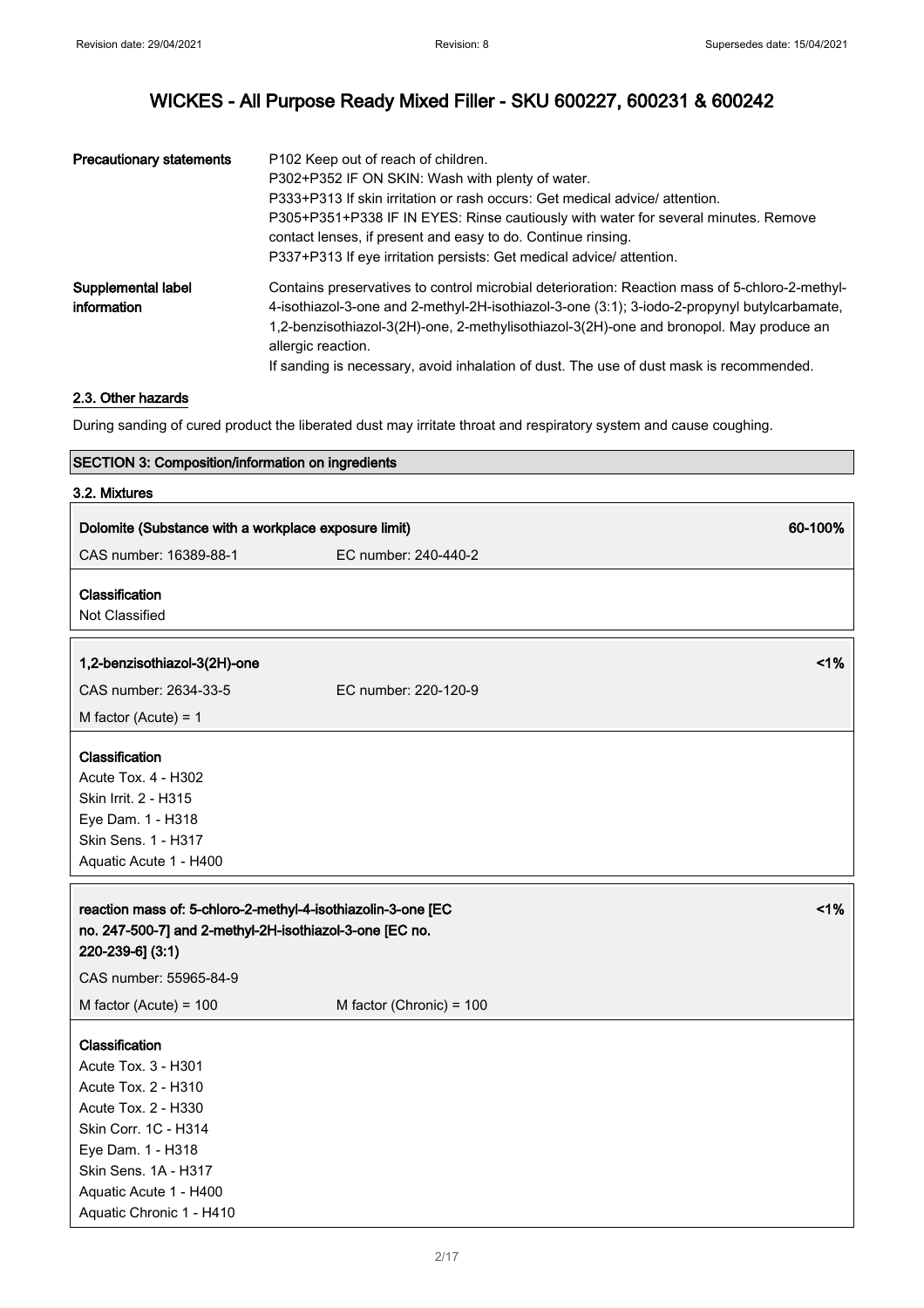$\overline{a}$ 

| 2-methylisothiazol-3(2H)-one               | 1%                                                                                                                                                                                                                                                               |
|--------------------------------------------|------------------------------------------------------------------------------------------------------------------------------------------------------------------------------------------------------------------------------------------------------------------|
| CAS number: 2682-20-4                      | EC number: 220-239-6                                                                                                                                                                                                                                             |
| M factor (Acute) = $10$                    | M factor (Chronic) = $1$                                                                                                                                                                                                                                         |
| Classification                             |                                                                                                                                                                                                                                                                  |
| Acute Tox. 3 - H301<br>Acute Tox. 3 - H311 |                                                                                                                                                                                                                                                                  |
| Acute Tox. 2 - H330                        |                                                                                                                                                                                                                                                                  |
| Skin Corr. 1B - H314                       |                                                                                                                                                                                                                                                                  |
| Eye Dam. 1 - H318                          |                                                                                                                                                                                                                                                                  |
| Skin Sens. 1A - H317                       |                                                                                                                                                                                                                                                                  |
| Aquatic Acute 1 - H400                     |                                                                                                                                                                                                                                                                  |
| Aquatic Chronic 1 - H410                   |                                                                                                                                                                                                                                                                  |
| 3-iodo-2-propynyl butylcarbamate           | 1%                                                                                                                                                                                                                                                               |
| CAS number: 55406-53-6                     | EC number: 259-627-5                                                                                                                                                                                                                                             |
| M factor (Acute) = $10$                    | M factor (Chronic) = $1$                                                                                                                                                                                                                                         |
| Classification                             |                                                                                                                                                                                                                                                                  |
| Acute Tox. 4 - H302                        |                                                                                                                                                                                                                                                                  |
| Acute Tox. 3 - H331                        |                                                                                                                                                                                                                                                                  |
| Eye Dam. 1 - H318                          |                                                                                                                                                                                                                                                                  |
| Skin Sens. 1 - H317<br>STOT RE 1 - H372    |                                                                                                                                                                                                                                                                  |
| Aquatic Acute 1 - H400                     |                                                                                                                                                                                                                                                                  |
| Aquatic Chronic 1 - H410                   |                                                                                                                                                                                                                                                                  |
|                                            | The Full Text for all R-Phrases and Hazard Statements are Displayed in Section 16.                                                                                                                                                                               |
| <b>Composition comments</b>                | A specially formulated filler containing natural minerals, rheology modifiers and organic<br>polymers. This product does not contain any substances classified as Substances of Very<br>High Concern (SVHCs).                                                    |
| Ingredient notes                           | Other than mentioned this product does not contain any hazardous substances in an<br>individual concentration equal to or greater than those required to be disclosed in accordance<br>with Regulation (EC) No 1907/2006 as amended by Regulation (EU) 2015/830. |
| <b>SECTION 4: First aid measures</b>       |                                                                                                                                                                                                                                                                  |
| 4.1. Description of first aid measures     |                                                                                                                                                                                                                                                                  |
| <b>General information</b>                 | IN CASE OF SERIOUS OR PERSISTENT CONDITIONS, CALL A DOCTOR OR THE NHS<br>111 SERVICE. This is a non hazardous mixture and as such any ill health effects are unlikely<br>to have been caused by contact with this product.                                       |
| Inhalation                                 | Unlikely route of exposure. Move affected person to fresh air and keep warm and at rest in a<br>position comfortable for breathing. When breathing is difficult, properly trained personnel may<br>assist affected person by administering oxygen.               |
| Ingestion                                  | Rinse out mouth and then drink plenty of water if person is conscious. NEVER MAKE AN<br>UNCONSCIOUS PERSON VOMIT OR DRINK FLUIDS. Get medical attention if a large<br>quantity has been ingested.                                                                |
| <b>Skin contact</b>                        | It is unlikely that any adverse symptoms occur. Wash with warm soapy water. Remove<br>contaminated clothing. Seek medical advice if irritation develops and persists.                                                                                            |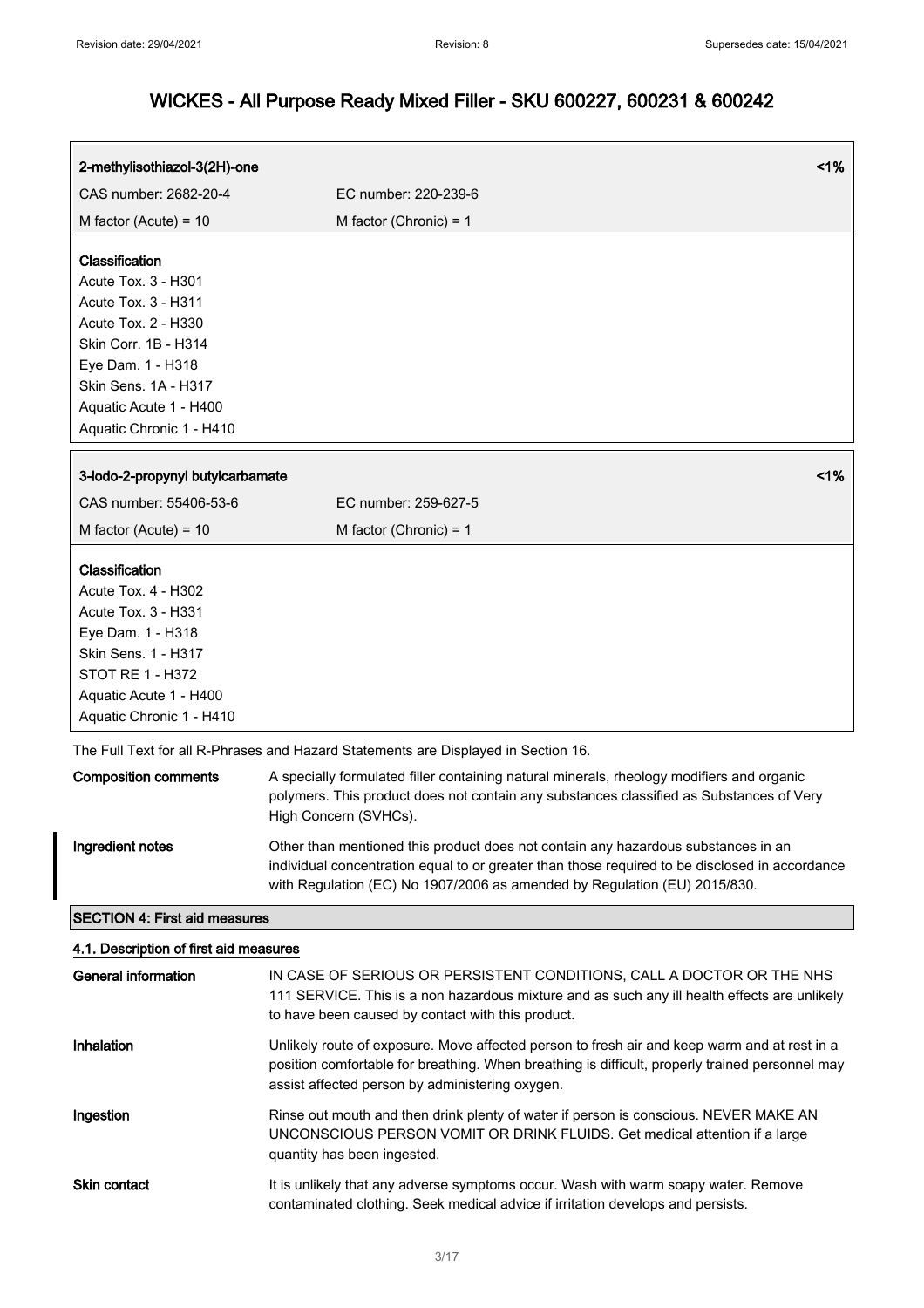| Eye contact                                                | Promptly wash eyes with plenty of water while lifting the eye lids. Remove any contact lenses<br>and open eyes wide apart. Rinse opened eye for several minutes under running water. Get<br>medical attention if symptoms are severe or persist after washing.                  |  |
|------------------------------------------------------------|---------------------------------------------------------------------------------------------------------------------------------------------------------------------------------------------------------------------------------------------------------------------------------|--|
| <b>Protection of first aiders</b>                          | This is a non hazardous product and therefore no protection should be required, however<br>consideration should be given to other contaminants in the workplace.                                                                                                                |  |
|                                                            | 4.2. Most important symptoms and effects, both acute and delayed                                                                                                                                                                                                                |  |
| <b>General information</b>                                 | The product is considered to be a low hazard under normal conditions of use. The severity of<br>the symptoms described will vary dependent on the concentration and the length of exposure.                                                                                     |  |
| Inhalation                                                 | General respiratory distress, unproductive cough.                                                                                                                                                                                                                               |  |
| Ingestion                                                  | Gastrointestinal symptoms, including upset stomach.                                                                                                                                                                                                                             |  |
| <b>Skin contact</b>                                        | The product contains a small amount of sensitising substance. Prolonged skin contact may<br>cause temporary irritation. May cause sensitisation or allergic reactions in sensitive<br>individuals.                                                                              |  |
| Eye contact                                                | May cause temporary skin or eye irritation. Dust particles produced during sanding may cause<br>irritation and smarting.                                                                                                                                                        |  |
|                                                            | 4.3. Indication of any immediate medical attention and special treatment needed                                                                                                                                                                                                 |  |
| Notes for the doctor                                       | Treat symptomatically.                                                                                                                                                                                                                                                          |  |
| <b>Specific treatments</b>                                 | No specific chemical antidote is known to be required after exposure to this product.                                                                                                                                                                                           |  |
|                                                            |                                                                                                                                                                                                                                                                                 |  |
| <b>SECTION 5: Firefighting measures</b>                    |                                                                                                                                                                                                                                                                                 |  |
| 5.1. Extinguishing media                                   |                                                                                                                                                                                                                                                                                 |  |
| Suitable extinguishing media                               | The product is non-combustible. Use fire-extinguishing media suitable for the surrounding fire.                                                                                                                                                                                 |  |
| Unsuitable extinguishing<br>media                          | None known.                                                                                                                                                                                                                                                                     |  |
| 5.2. Special hazards arising from the substance or mixture |                                                                                                                                                                                                                                                                                 |  |
| Specific hazards                                           | Fire water contaminated with this material must be contained and prevented from being<br>discharged to any waterway, sewer or drain.                                                                                                                                            |  |
| <b>Hazardous combustion</b><br>products                    | Incomplete combustion and thermolysis may produce gases of varying toxicity such as carbon<br>monoxide, carbon dioxide, oxides of nitrogen, various hydrocarbons, aldehydes and soot.<br>These may be highly dangerous if inhaled in confined spaces or at high concentrations. |  |
| 5.3. Advice for firefighters                               |                                                                                                                                                                                                                                                                                 |  |
| Protective actions during<br>firefighting                  | Avoid breathing fire vapours. Cool containers exposed to flames with water until well after the<br>fire is out. Keep run-off water out of sewers and water sources. Dike for water control.<br>Containers close to fire should be removed or cooled with water.                 |  |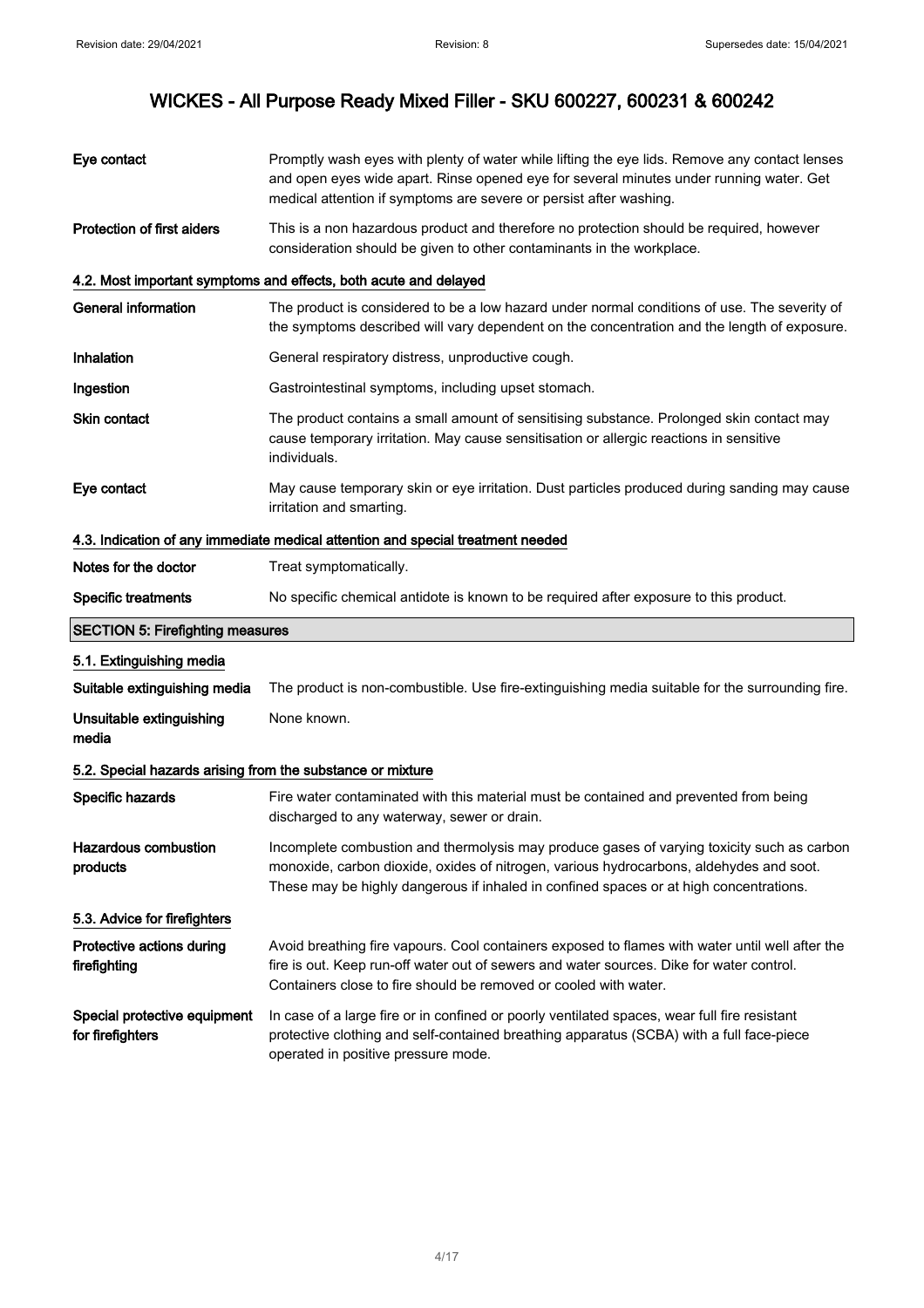| <b>SECTION 6: Accidental release measures</b>             |                                                                                                                                                                                                                                                                                                                                                                                                                                                                                       |  |
|-----------------------------------------------------------|---------------------------------------------------------------------------------------------------------------------------------------------------------------------------------------------------------------------------------------------------------------------------------------------------------------------------------------------------------------------------------------------------------------------------------------------------------------------------------------|--|
|                                                           | 6.1. Personal precautions, protective equipment and emergency procedures                                                                                                                                                                                                                                                                                                                                                                                                              |  |
| <b>Personal precautions</b>                               | No action shall be taken without appropriate training or involving any personal risk.                                                                                                                                                                                                                                                                                                                                                                                                 |  |
|                                                           | For non-emergency personnel Do not touch spilled material or walk into the spillage area.                                                                                                                                                                                                                                                                                                                                                                                             |  |
| For emergency responders                                  | Wear protective clothing as described in Section 8 of this safety data sheet. See section 11 for<br>additional information on health hazards.<br>For waste disposal, see section 13.                                                                                                                                                                                                                                                                                                  |  |
| 6.2. Environmental precautions                            |                                                                                                                                                                                                                                                                                                                                                                                                                                                                                       |  |
| <b>Environmental precautions</b>                          | As this product is only supplied in small quantities there is a low risk of any environmental<br>damage.                                                                                                                                                                                                                                                                                                                                                                              |  |
| 6.3. Methods and material for containment and cleaning up |                                                                                                                                                                                                                                                                                                                                                                                                                                                                                       |  |
| Methods for cleaning up                                   | This product is a viscous paste and will not travel if accidently released. Scrape up uncured<br>product and place into a container for disposal. Alternatively, allow to set hard and scrape up.                                                                                                                                                                                                                                                                                     |  |
| 6.4. Reference to other sections                          |                                                                                                                                                                                                                                                                                                                                                                                                                                                                                       |  |
| Reference to other sections                               | For waste disposal, see section 13. See section 11 for additional information on health<br>hazards. Wear protective clothing as described in Section 8 of this safety data sheet.                                                                                                                                                                                                                                                                                                     |  |
| <b>SECTION 7: Handling and storage</b>                    |                                                                                                                                                                                                                                                                                                                                                                                                                                                                                       |  |
| 7.1. Precautions for safe handling                        |                                                                                                                                                                                                                                                                                                                                                                                                                                                                                       |  |
| <b>Usage precautions</b>                                  | Avoid eating, drinking and smoking when using the product. Avoid contact with skin and eyes.<br>Read label before use. Persons suffering from asthma, eczema or skin problems should avoid<br>contact, including dermal contact, with this product. Avoid inhalation of dust. If sanding is<br>required the use of a disposable dust mask is recommended.                                                                                                                             |  |
| Advice on general<br>occupational hygiene                 | Persons susceptible to allergic reactions should not handle this product. When using do not<br>eat, drink or smoke. Remove contaminated clothing and protective equipment before entering<br>eating areas. Wash at the end of each work shift and before eating, smoking and using the<br>toilet. Use appropriate hand lotion to prevent defatting and cracking of skin.                                                                                                              |  |
|                                                           | 7.2. Conditions for safe storage, including any incompatibilities                                                                                                                                                                                                                                                                                                                                                                                                                     |  |
| <b>Storage precautions</b>                                | No special restrictions on storage with other products. Store at temperatures between 5°C<br>and 25°C. Keep only in the original container.                                                                                                                                                                                                                                                                                                                                           |  |
| Storage class                                             | Unspecified storage.                                                                                                                                                                                                                                                                                                                                                                                                                                                                  |  |
| 7.3. Specific end use(s)                                  |                                                                                                                                                                                                                                                                                                                                                                                                                                                                                       |  |
| Specific end use(s)                                       | The identified uses for this product are detailed in Section 1.2.                                                                                                                                                                                                                                                                                                                                                                                                                     |  |
| Usage description                                         | Always follow on pack instructions when using this product. People with sensitive skin should<br>wear rubber protective gloves. Ensure adequate ventilation of work area and prevent build up<br>of dust. If this is not possible then suitable extraction should be employed near to the emission<br>point. When sanding cured product avoid prolonged inhalation of dust, if it is expected that<br>sanding will be required for long period the use of a dust mask is recommended. |  |

# SECTION 8: Exposure controls/Personal protection

# 8.1. Control parameters

### Occupational exposure limits

There are no occupational exposure limits for the product as a whole. See information for listed hazardous ingredients.

### Dolomite (Substance with a workplace exposure limit)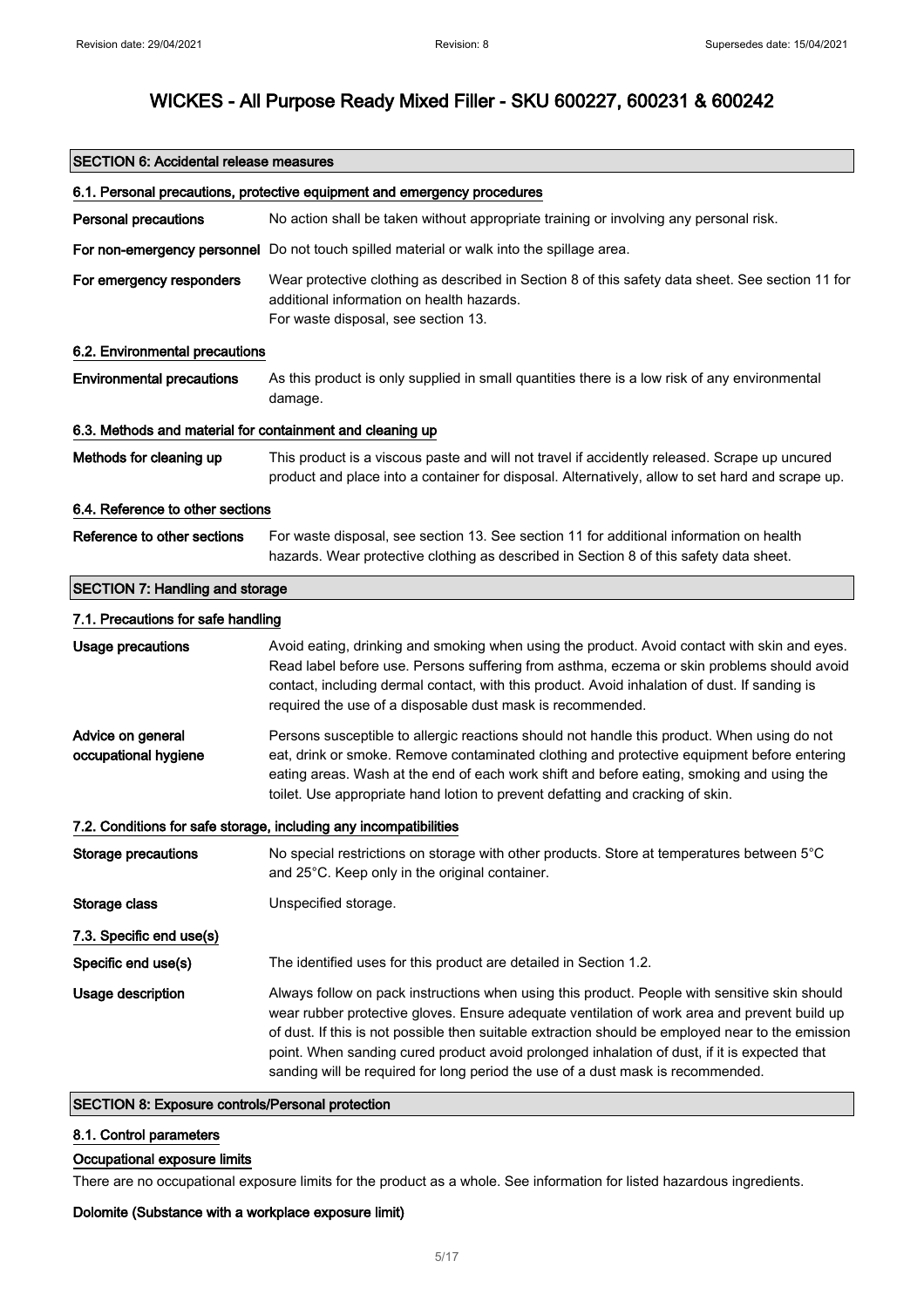Long-term exposure limit (8-hour TWA): WEL 10 mg/m<sup>3</sup> inhalable dust Short-term exposure limit (15-minute): WEL 4 mg/m<sup>3</sup> respirable dust

#### 1,2-benzisothiazol-3(2H)-one

No information on supplier MSDS and no information in HSE EH40/2005 Workplace Exposure Limits.

## reaction mass of: 5-chloro-2-methyl-4-isothiazolin-3-one [EC no. 247-500-7] and 2-methyl-2H-isothiazol-3-one [EC no. 220- 239-6] (3:1)

According to the Suppiers MSDS this substance has no occupational exposure limit values. WEL = Workplace Exposure Limit.

Ingredient comments There is no data for the product as a whole, see comments on individual constituents.

|                                     | Dolomite (Substance with a workplace exposure limit) (CAS: 16389-88-1)                                                                                                                                                                                                                                                                                                                                                                                                                                                                                                                                                                                                                |
|-------------------------------------|---------------------------------------------------------------------------------------------------------------------------------------------------------------------------------------------------------------------------------------------------------------------------------------------------------------------------------------------------------------------------------------------------------------------------------------------------------------------------------------------------------------------------------------------------------------------------------------------------------------------------------------------------------------------------------------|
| <b>DNEL</b>                         | The available hazard data does not support the need for any DNEL's                                                                                                                                                                                                                                                                                                                                                                                                                                                                                                                                                                                                                    |
| <b>PNEC</b>                         | No data available from supplier MSDS or REACH Registration portal.                                                                                                                                                                                                                                                                                                                                                                                                                                                                                                                                                                                                                    |
|                                     | 1,2-benzisothiazol-3(2H)-one (CAS: 2634-33-5)                                                                                                                                                                                                                                                                                                                                                                                                                                                                                                                                                                                                                                         |
| <b>DNEL</b>                         | No data available from supplier of the substances.                                                                                                                                                                                                                                                                                                                                                                                                                                                                                                                                                                                                                                    |
| <b>PNEC</b>                         | No data available from the substance supplier.                                                                                                                                                                                                                                                                                                                                                                                                                                                                                                                                                                                                                                        |
|                                     | reaction mass of: 5-chloro-2-methyl-4-isothiazolin-3-one [EC no. 247-500-7] and 2-methyl-2H-isothiazol-3-one<br>[EC no. 220-239-6] (3:1) (CAS: 55965-84-9)                                                                                                                                                                                                                                                                                                                                                                                                                                                                                                                            |
| <b>DNEL</b>                         | No data available from supplier of the substances.                                                                                                                                                                                                                                                                                                                                                                                                                                                                                                                                                                                                                                    |
| <b>DMEL</b>                         | No data available from the substance supplier.                                                                                                                                                                                                                                                                                                                                                                                                                                                                                                                                                                                                                                        |
| <b>PNEC</b>                         | No data available from the substance supplier.                                                                                                                                                                                                                                                                                                                                                                                                                                                                                                                                                                                                                                        |
| 8.2. Exposure controls              |                                                                                                                                                                                                                                                                                                                                                                                                                                                                                                                                                                                                                                                                                       |
| Protective equipment                |                                                                                                                                                                                                                                                                                                                                                                                                                                                                                                                                                                                                                                                                                       |
| Appropriate engineering<br>controls | This product is supplied in ready to use tubs and when used correctly poses very little risk to<br>man. Protective engineering solutions should be implemented, and in use, before Personal<br>Protective Equipment (PPE) is considered. This product must not be handled in a confined<br>space without adequate ventilation. Use mechanical ventilation if there is a risk of handling<br>causing formation of airborne dust. Ensure that the direction of airflow is clearly away from the<br>worker. Observe any occupational exposure limits for the product or ingredients. Good<br>general ventilation should be adequate to control worker exposure to airborne contaminants. |
| Personal protection                 | This product is supplied in ready to use tubs, and when used correctly, poses very little risk to<br>man or the environment.                                                                                                                                                                                                                                                                                                                                                                                                                                                                                                                                                          |
| Eye/face protection                 | Wear EN 166 approved chemical safety goggles with side shields where eye exposure is<br>reasonably probable.                                                                                                                                                                                                                                                                                                                                                                                                                                                                                                                                                                          |
| Hand protection                     | Although the product is not classified as a skin irritant, the wearing of gloves is recommended<br>for people with sensitive skin or for prolonged or repeated use. Wear protective gauntlets<br>made of the following material: Leather. Polyvinyl chloride (PVC).                                                                                                                                                                                                                                                                                                                                                                                                                   |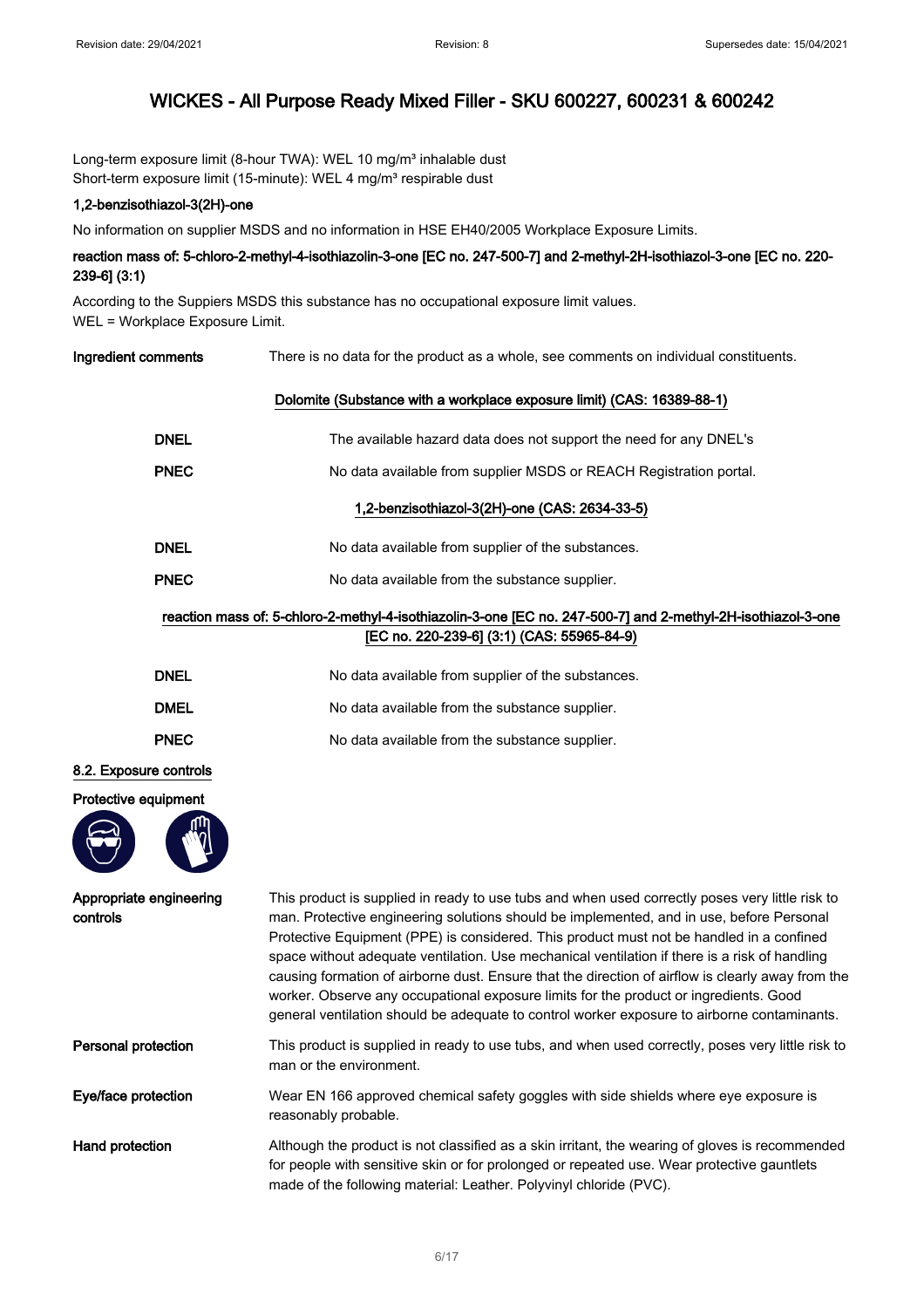| Other skin and body<br>protection                          | Given the identified use of the product additional skin and body protection should not be<br>required.                                                                                                                                                                                                                                                                                                                                                                                                                                                                                                  |
|------------------------------------------------------------|---------------------------------------------------------------------------------------------------------------------------------------------------------------------------------------------------------------------------------------------------------------------------------------------------------------------------------------------------------------------------------------------------------------------------------------------------------------------------------------------------------------------------------------------------------------------------------------------------------|
| Hygiene measures                                           | Persons susceptible to allergic reactions should not handle this product. Wash hands at the<br>end of each work shift and before eating, smoking and using the toilet.                                                                                                                                                                                                                                                                                                                                                                                                                                  |
| <b>Respiratory protection</b>                              | Respiratory protection complying with an approved standard should be worn if a risk<br>assessment indicates inhalation of contaminants is possible. Protection against nuisance dust<br>must be used when the airborne concentration exceeds 10 mg/m3. Respirator selection must<br>be based on exposure levels, the hazards of the product and the safe working limits of the<br>selected respirator. If sanding is required the use of a dust mask is recommended. Disposable<br>filtering half mask respirators should comply with European Standard EN149 or EN405.<br>Particulate filter, type P1. |
| <b>Thermal hazards</b>                                     | Not Applicable                                                                                                                                                                                                                                                                                                                                                                                                                                                                                                                                                                                          |
| <b>SECTION 9: Physical and chemical properties</b>         |                                                                                                                                                                                                                                                                                                                                                                                                                                                                                                                                                                                                         |
| 9.1. Information on basic physical and chemical properties |                                                                                                                                                                                                                                                                                                                                                                                                                                                                                                                                                                                                         |
| Appearance                                                 | Paste.                                                                                                                                                                                                                                                                                                                                                                                                                                                                                                                                                                                                  |
| Colour                                                     | White/off-white.                                                                                                                                                                                                                                                                                                                                                                                                                                                                                                                                                                                        |
| Odour                                                      | Barely perceptible.                                                                                                                                                                                                                                                                                                                                                                                                                                                                                                                                                                                     |
| <b>Odour threshold</b>                                     | No information available.                                                                                                                                                                                                                                                                                                                                                                                                                                                                                                                                                                               |
| рH                                                         | No information available.                                                                                                                                                                                                                                                                                                                                                                                                                                                                                                                                                                               |
| <b>Melting point</b>                                       | Not available.                                                                                                                                                                                                                                                                                                                                                                                                                                                                                                                                                                                          |
| Initial boiling point and range                            | 100 $(^{\circ}C)$                                                                                                                                                                                                                                                                                                                                                                                                                                                                                                                                                                                       |
| Flash point                                                | $>100$ (°C)                                                                                                                                                                                                                                                                                                                                                                                                                                                                                                                                                                                             |
| <b>Evaporation rate</b>                                    | Not available.                                                                                                                                                                                                                                                                                                                                                                                                                                                                                                                                                                                          |
| <b>Evaporation factor</b>                                  | Not available.                                                                                                                                                                                                                                                                                                                                                                                                                                                                                                                                                                                          |
| Flammability (solid, gas)                                  | Not applicable.                                                                                                                                                                                                                                                                                                                                                                                                                                                                                                                                                                                         |
| Upper/lower flammability or<br>explosive limits            | Not applicable.                                                                                                                                                                                                                                                                                                                                                                                                                                                                                                                                                                                         |
| Other flammability                                         | Not applicable.                                                                                                                                                                                                                                                                                                                                                                                                                                                                                                                                                                                         |
| Vapour pressure                                            | No information available.                                                                                                                                                                                                                                                                                                                                                                                                                                                                                                                                                                               |
| Vapour density                                             | No information available.                                                                                                                                                                                                                                                                                                                                                                                                                                                                                                                                                                               |
| <b>Relative density</b>                                    | 1.68                                                                                                                                                                                                                                                                                                                                                                                                                                                                                                                                                                                                    |
| <b>Bulk density</b>                                        | Not applicable.                                                                                                                                                                                                                                                                                                                                                                                                                                                                                                                                                                                         |
| Solubility(ies)                                            | Completely soluble in water.                                                                                                                                                                                                                                                                                                                                                                                                                                                                                                                                                                            |
| <b>Partition coefficient</b>                               | Not available.                                                                                                                                                                                                                                                                                                                                                                                                                                                                                                                                                                                          |
| Auto-ignition temperature                                  | Not available.                                                                                                                                                                                                                                                                                                                                                                                                                                                                                                                                                                                          |
| <b>Decomposition Temperature</b>                           | Not available.                                                                                                                                                                                                                                                                                                                                                                                                                                                                                                                                                                                          |
| <b>Viscosity</b>                                           | 4000 - 4500 (Lamy MS-R4)                                                                                                                                                                                                                                                                                                                                                                                                                                                                                                                                                                                |
| <b>Explosive properties</b>                                | Not considered explosive based on chemical structure and oxygen balance considerations.                                                                                                                                                                                                                                                                                                                                                                                                                                                                                                                 |
| <b>Oxidising properties</b>                                | This product is not considered oxidising based on chemical structure considerations.                                                                                                                                                                                                                                                                                                                                                                                                                                                                                                                    |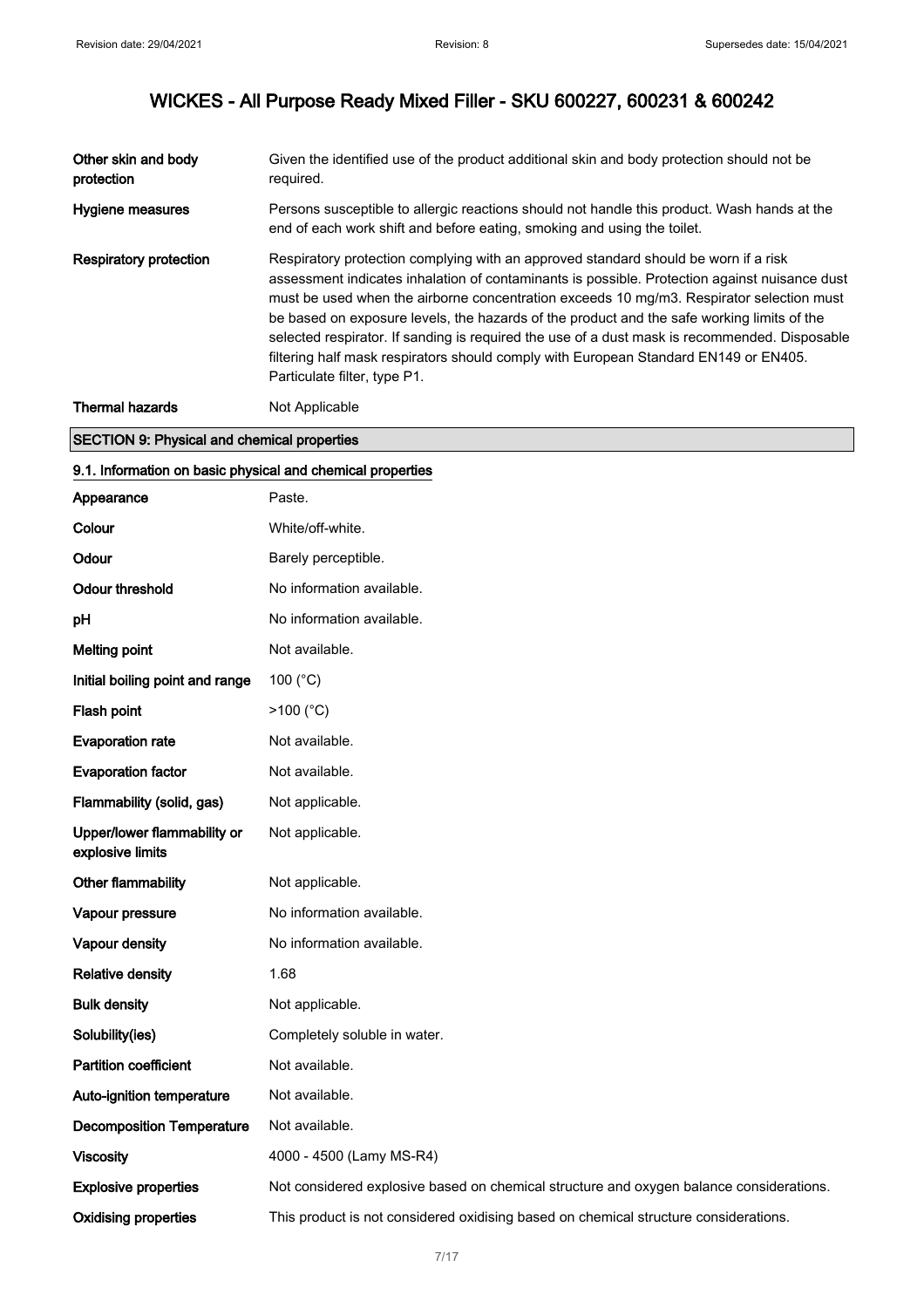| Comments                                    | Information given is applicable to the product in its ready-to-use form. Information declared as<br>"Not available" or "Not applicable" is not considered to be relevant to the implementation of<br>the proper control measures. |
|---------------------------------------------|-----------------------------------------------------------------------------------------------------------------------------------------------------------------------------------------------------------------------------------|
| 9.2. Other information                      |                                                                                                                                                                                                                                   |
| <b>Volatility</b>                           | Water based.                                                                                                                                                                                                                      |
| Volatile organic compound                   | This product contains 0.027705% VOC                                                                                                                                                                                               |
| <b>SECTION 10: Stability and reactivity</b> |                                                                                                                                                                                                                                   |
| 10.1. Reactivity                            |                                                                                                                                                                                                                                   |
| Reactivity                                  | There are no known reactivity hazards associated with this product.                                                                                                                                                               |
| 10.2. Chemical stability                    |                                                                                                                                                                                                                                   |
| <b>Stability</b>                            | Stable at normal ambient temperatures and when used as recommended. No particular<br>stability concerns.                                                                                                                          |
| 10.3. Possibility of hazardous reactions    |                                                                                                                                                                                                                                   |
| Possibility of hazardous<br>reactions       | Under normal conditions of storage and use, no hazardous reactions will occur.                                                                                                                                                    |
| 10.4. Conditions to avoid                   |                                                                                                                                                                                                                                   |
| <b>Conditions to avoid</b>                  | Avoid freezing. There are no known conditions that are likely to result in a hazardous<br>situation.                                                                                                                              |
| 10.5. Incompatible materials                |                                                                                                                                                                                                                                   |
| <b>Materials to avoid</b>                   | No specific material or group of materials is likely to react with the product to produce a<br>hazardous situation.                                                                                                               |
| 10.6. Hazardous decomposition products      |                                                                                                                                                                                                                                   |
| Hazardous decomposition<br>products         | None at ambient temperatures. In case of fire irritating fumes and smoke will be evolved.                                                                                                                                         |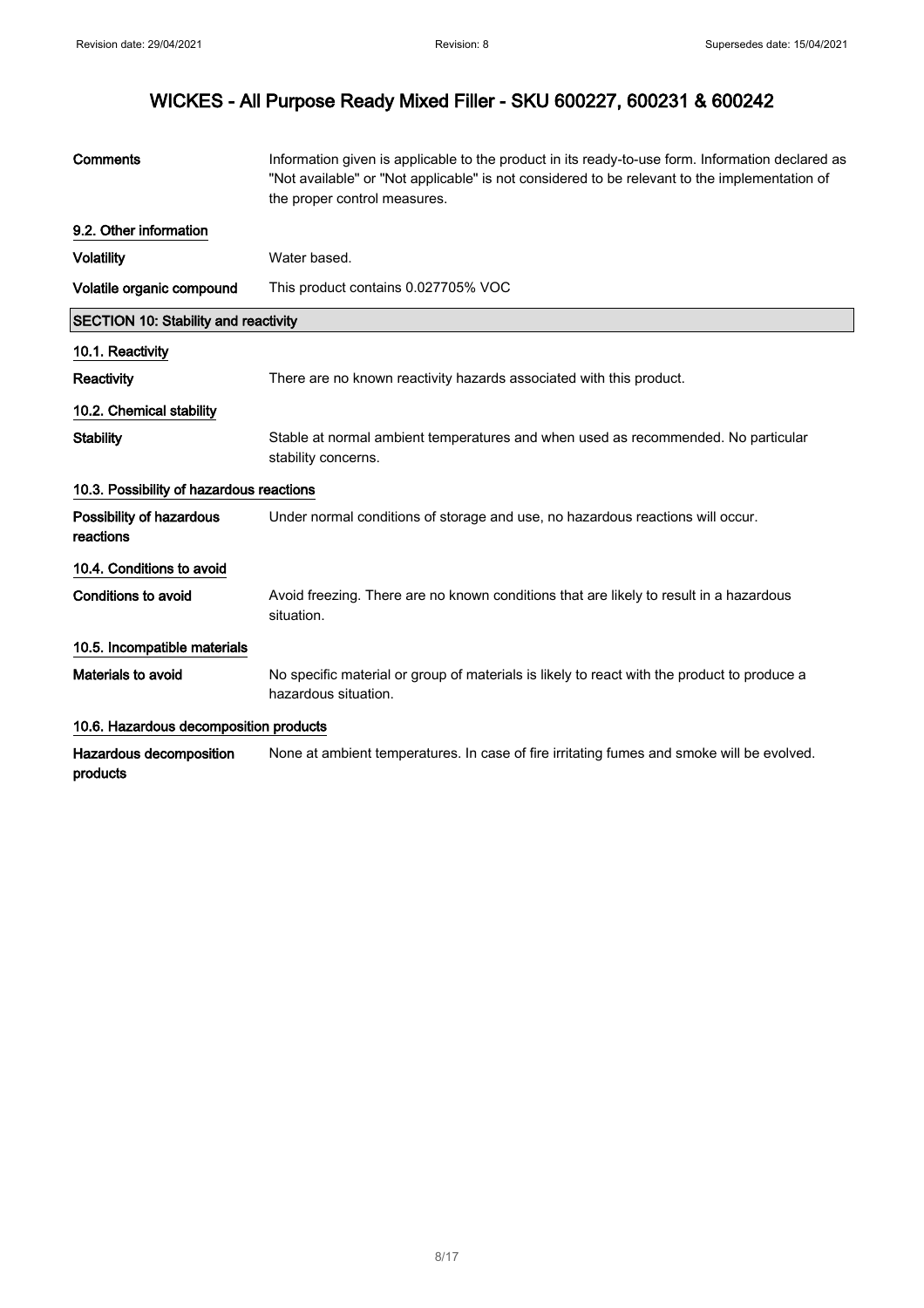$\mathsf{r}$ 

|  | SECTION 11: Toxicological information |
|--|---------------------------------------|
|--|---------------------------------------|

| 11.1. Information on toxicological effects                     |                                                                                                                                                                                                                                           |  |
|----------------------------------------------------------------|-------------------------------------------------------------------------------------------------------------------------------------------------------------------------------------------------------------------------------------------|--|
| <b>Toxicological effects</b>                                   | The product has been assessed following the conventional method and is classified for<br>toxicological hazards accordingly. This product has low toxicity. Only large volumes may have<br>adverse impact on human health.                 |  |
| Skin corrosion/irritation<br>Skin corrosion/irritation         | Not irritating. Prolonged skin contact may cause temporary irritation. (Mixture as a whole)                                                                                                                                               |  |
| Serious eye damage/irritation<br>Serious eye damage/irritation | Based on available data the classification criteria are not met. (Mixture as a whole)                                                                                                                                                     |  |
| Respiratory sensitisation<br>Respiratory sensitisation         | Based on available data the classification criteria are not met. (Mixture as a whole)                                                                                                                                                     |  |
| <b>Skin sensitisation</b><br><b>Skin sensitisation</b>         | Based on available data the classification criteria are not met. (Mixture as a whole)                                                                                                                                                     |  |
| Germ cell mutagenicity<br>Genotoxicity - in vitro              | Based on available data the classification criteria are not met. (Mixture as a whole)                                                                                                                                                     |  |
| Genotoxicity - in vivo                                         | Based on available data the classification criteria are not met. (Mixture as a whole)                                                                                                                                                     |  |
| Carcinogenicity<br>Carcinogenicity                             | Based on available data the classification criteria are not met. (Mixture as a whole)                                                                                                                                                     |  |
| Reproductive toxicity<br>Reproductive toxicity - fertility     | Based on available data the classification criteria are not met. (Mixture as a whole)                                                                                                                                                     |  |
| Reproductive toxicity -<br>development                         | Based on available data the classification criteria are not met. (Mixture as a whole)                                                                                                                                                     |  |
| Specific target organ toxicity - single exposure               |                                                                                                                                                                                                                                           |  |
| STOT - single exposure                                         | Based on available data the classification criteria are not met. (Mixture as a whole)                                                                                                                                                     |  |
| Specific target organ toxicity - repeated exposure             |                                                                                                                                                                                                                                           |  |
| STOT - repeated exposure                                       | Based on available data the classification criteria are not met. (Mixture as a whole)                                                                                                                                                     |  |
| Aspiration hazard<br>Aspiration hazard                         | Not anticipated to present an aspiration hazard, based on chemical structure. (Mixture as a<br>whole)                                                                                                                                     |  |
| <b>General information</b>                                     | Only large quantities are likely to have adverse effects on human health. This product has low<br>toxicity.                                                                                                                               |  |
| Inhalation                                                     | This product is not classified as hazardous. If sanding is required after the product has cured<br>then there is a dust hazard. Frequent inhalation of dust over a long period of time increases<br>the risk of developing lung diseases. |  |
| Ingestion                                                      | Ingestion of large amounts may cause soreness and redness of the mouth and throat.                                                                                                                                                        |  |
| <b>Skin contact</b>                                            | May cause defatting of the skin but is not an irritant.                                                                                                                                                                                   |  |
| Eye contact                                                    | This mixture does not meet the EU criteria for classification. Any eye contact may cause a<br>burning feeling and temporary redness.                                                                                                      |  |
| Acute and chronic health<br>hazards                            | Prolonged or repeated exposure may cause the following adverse effects: May cause skin<br>sensitisation or allergic reactions in sensitive individuals.                                                                                   |  |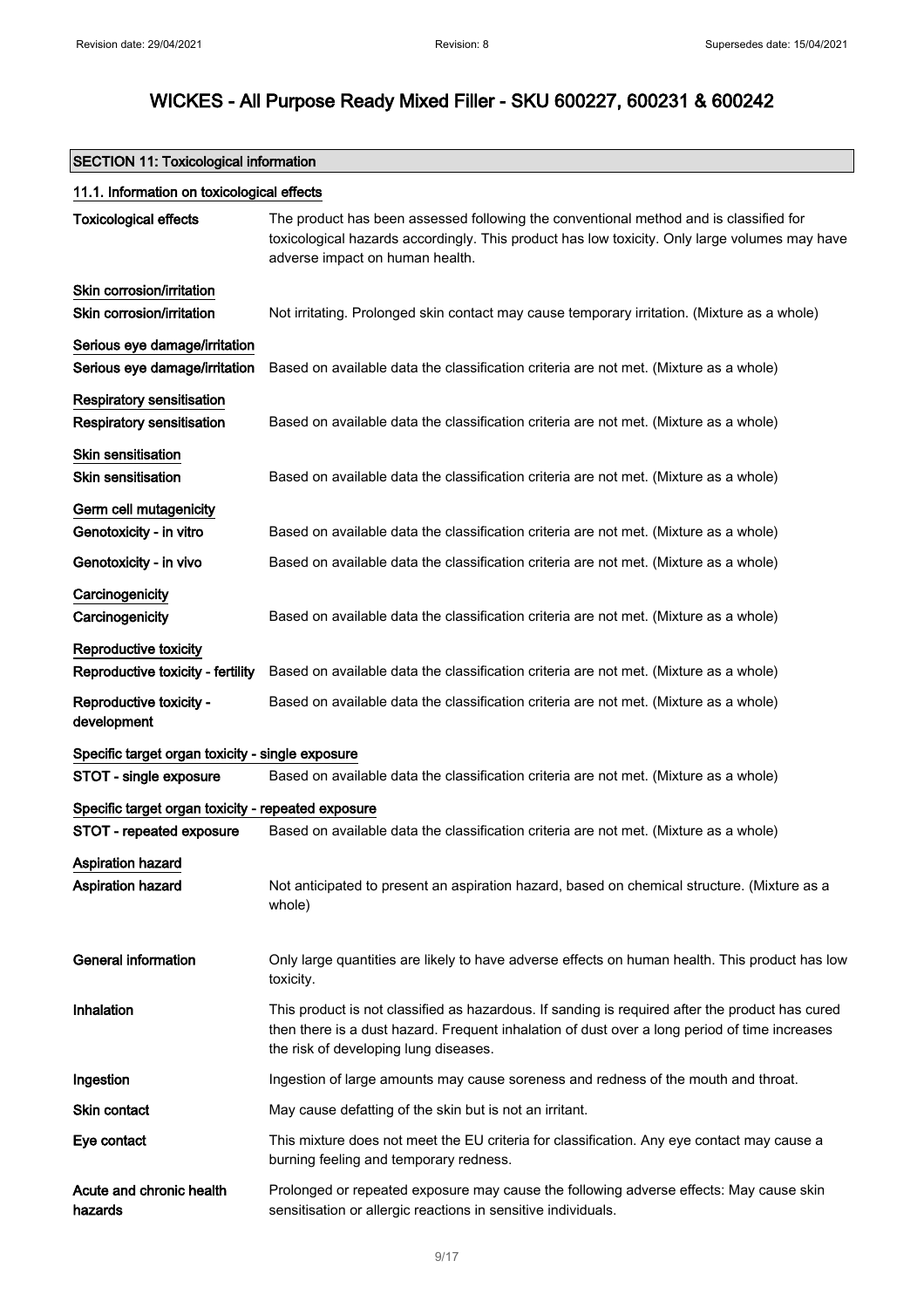| Route of exposure             | Skin and/or eye contact                                                                                                                                                                                                                   |
|-------------------------------|-------------------------------------------------------------------------------------------------------------------------------------------------------------------------------------------------------------------------------------------|
| Target organs                 | Eyes Skin                                                                                                                                                                                                                                 |
| <b>Medical symptoms</b>       | Allergies.                                                                                                                                                                                                                                |
| <b>Medical considerations</b> | The following pre-existing or historic medical conditions of the worker may lead to an<br>increased risk of adverse health effects following exposure to this product: Allergies. Chronic<br>respiratory and obstructive airway diseases. |

### Toxicological information on ingredients.

|                                                 | Dolomite (Substance with a workplace exposure limit)                                                                                                   |
|-------------------------------------------------|--------------------------------------------------------------------------------------------------------------------------------------------------------|
| <b>Toxicological effects</b>                    | The data below is taken from the suppliers MSDS. The severity of acute effects is<br>such that significant repeated or prolonged exposure is unlikely. |
| Acute toxicity - oral                           |                                                                                                                                                        |
| Acute toxicity oral (LD <sub>50</sub><br>mg/kg) | 5,001.0                                                                                                                                                |
| <b>Species</b>                                  | Rat                                                                                                                                                    |
| ATE oral (mg/kg)                                | 5,001.0                                                                                                                                                |
| Acute toxicity - dermal                         |                                                                                                                                                        |
| ATE dermal (mg/kg)                              | 2,000.01                                                                                                                                               |
| Acute toxicity - inhalation                     |                                                                                                                                                        |
| <b>ATE</b> inhalation<br>(dusts/mists mg/l)     | 5.01                                                                                                                                                   |
| Skin corrosion/irritation                       |                                                                                                                                                        |
| Skin corrosion/irritation                       | Not irritating.                                                                                                                                        |
| Serious eye damage/irritation                   |                                                                                                                                                        |
| Serious eye<br>damage/irritation                | Based on available data the classification criteria are not met.                                                                                       |
| Respiratory sensitisation                       |                                                                                                                                                        |
| <b>Respiratory sensitisation</b>                | Based on available data the classification criteria are not met.                                                                                       |
| Skin sensitisation                              |                                                                                                                                                        |
| <b>Skin sensitisation</b>                       | Based on available data the classification criteria are not met.                                                                                       |
| Germ cell mutagenicity                          |                                                                                                                                                        |
| Genotoxicity - in vitro                         | Based on available data the classification criteria are not met.                                                                                       |
| Genotoxicity - in vivo                          | Based on available data the classification criteria are not met.                                                                                       |
| Carcinogenicity                                 |                                                                                                                                                        |
| Carcinogenicity                                 | Based on available data the classification criteria are not met.                                                                                       |
| Reproductive toxicity                           |                                                                                                                                                        |
| Reproductive toxicity -<br>fertility            | Based on available data the classification criteria are not met.                                                                                       |
| Reproductive toxicity -<br>development          | Based on available data the classification criteria are not met.                                                                                       |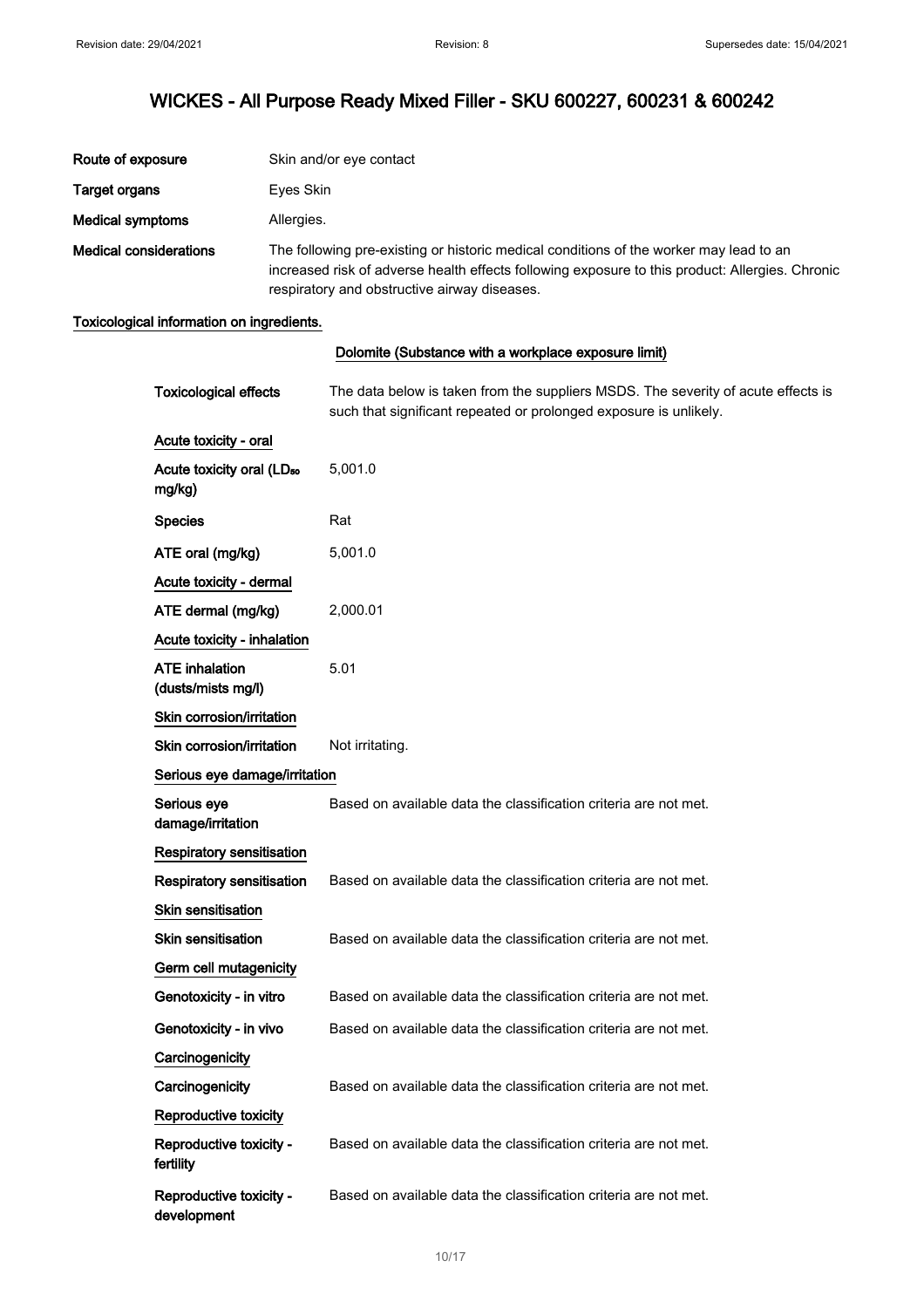### Specific target organ toxicity - single exposure

STOT - single exposure Based on available data the classification criteria are not met.

## Specific target organ toxicity - repeated exposure

STOT - repeated exposure Based on available data the classification criteria are not met.

# Aspiration hazard

Acute toxicity - dermal

Aspiration hazard Based on available data the classification criteria are not met.

#### 1,2-benzisothiazol-3(2H)-one

| Acute toxicity - oral                                          |                                                                                                              |
|----------------------------------------------------------------|--------------------------------------------------------------------------------------------------------------|
| Acute toxicity oral (LD <sub>50</sub><br>mg/kg)                | 1,020.0                                                                                                      |
| <b>Species</b>                                                 | Rat                                                                                                          |
| ATE oral (mg/kg)                                               | 1,020.0                                                                                                      |
| Acute toxicity - dermal                                        |                                                                                                              |
| Acute toxicity dermal (LD <sub>50</sub> 2,001.0<br>mg/kg)      |                                                                                                              |
| <b>Species</b>                                                 | Rat                                                                                                          |
| ATE dermal (mg/kg)                                             | 2,001.0                                                                                                      |
| Acute toxicity - inhalation                                    |                                                                                                              |
| Acute toxicity inhalation<br>(LC <sub>50</sub> dust/mist mg/l) | 5.01                                                                                                         |
| <b>Species</b>                                                 | Rat                                                                                                          |
| <b>ATE</b> inhalation<br>(dusts/mists mg/l)                    | 5.01                                                                                                         |
|                                                                | reaction mass of: 5-chloro-2-methyl-4-isothiazolin-3-one [EC no. 247-500-7] and 2-methyl-2H-isothiazol-3-one |
|                                                                | [EC no. 220-239-6] (3:1)                                                                                     |
| <b>Toxicological effects</b>                                   | No information on REACH portal.                                                                              |
| Acute toxicity - oral                                          |                                                                                                              |
| ATE oral (mg/kg)                                               | 300.0                                                                                                        |
| Acute toxicity - dermal                                        |                                                                                                              |
| ATE dermal (mg/kg)                                             | 200.0                                                                                                        |
| Acute toxicity - inhalation                                    |                                                                                                              |
| <b>ATE inhalation (vapours</b><br>mg/l)                        | 2.0                                                                                                          |
|                                                                | 2-methylisothiazol-3(2H)-one                                                                                 |
| Acute toxicity - oral                                          |                                                                                                              |
| ATE oral (mg/kg)                                               | 100.0                                                                                                        |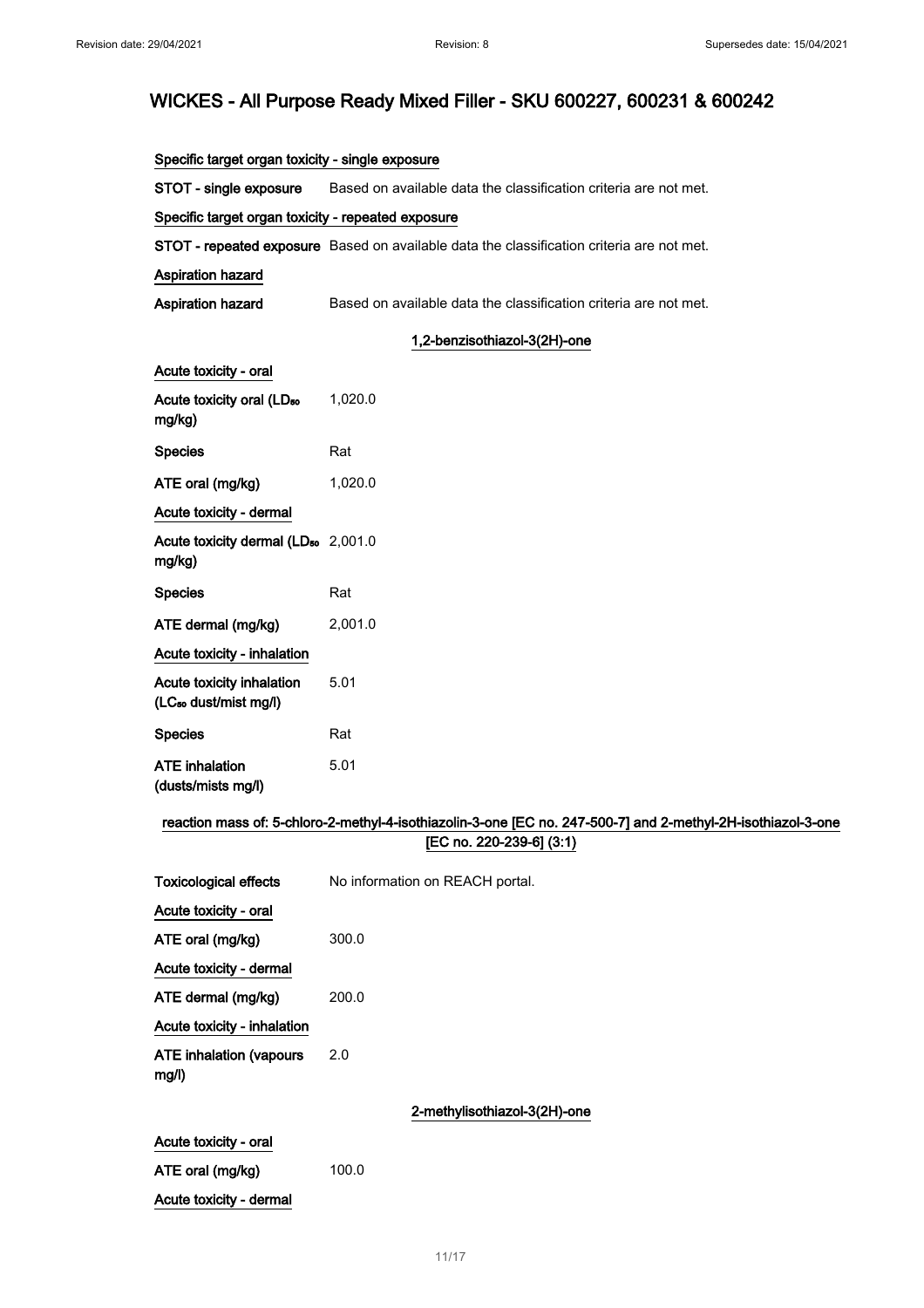|                | ATE dermal (mg/kg)                        | 300.0                                                                                                                                               |
|----------------|-------------------------------------------|-----------------------------------------------------------------------------------------------------------------------------------------------------|
|                | Acute toxicity - inhalation               |                                                                                                                                                     |
|                | <b>ATE inhalation (vapours</b><br>mg/l)   | 0.5                                                                                                                                                 |
|                |                                           | 3-iodo-2-propynyl butylcarbamate                                                                                                                    |
|                | <b>Toxicological effects</b>              | No information on REACH portal.                                                                                                                     |
|                | Acute toxicity - oral                     |                                                                                                                                                     |
|                | ATE oral (mg/kg)                          | 2,000.0                                                                                                                                             |
|                | Acute toxicity - inhalation               |                                                                                                                                                     |
|                | <b>ATE inhalation (vapours</b><br>mg/l)   | 10.0                                                                                                                                                |
|                | <b>SECTION 12: Ecological information</b> |                                                                                                                                                     |
| Ecotoxicity    |                                           | The product is not expected to be hazardous to the environment. However, large or frequent<br>spills may have hazardous effects on the environment. |
|                | Ecological information on ingredients.    |                                                                                                                                                     |
|                |                                           | Dolomite (Substance with a workplace exposure limit)                                                                                                |
|                | Ecotoxicity                               | Information taken from supplier MSDS. The product is not expected to be<br>hazardous to the environment.                                            |
|                |                                           | reaction mass of: 5-chloro-2-methyl-4-isothiazolin-3-one [EC no. 247-500-7] and 2-methyl-2H-isothiazol-3-one                                        |
|                |                                           | [EC no. 220-239-6] (3:1)                                                                                                                            |
|                | Ecotoxicity                               | Information taken from REACH registration portal.                                                                                                   |
|                |                                           | 3-iodo-2-propynyl butylcarbamate                                                                                                                    |
|                | Ecotoxicity                               | No information on REACH portal.                                                                                                                     |
| 12.1. Toxicity |                                           |                                                                                                                                                     |
|                | Ecological information on ingredients.    |                                                                                                                                                     |
|                |                                           | Dolomite (Substance with a workplace exposure limit)                                                                                                |
|                | Acute aquatic toxicity                    |                                                                                                                                                     |
|                | Acute toxicity - fish                     | Not considered toxic to fish.                                                                                                                       |
|                | Acute toxicity - aquatic<br>invertebrates | No acute toxicity to Daphnia.                                                                                                                       |
|                | Acute toxicity - aquatic<br>plants        | No acute toxicity to Algae                                                                                                                          |
|                | Acute toxicity -<br>microorganisms        | No acute toxicity to bacteria.                                                                                                                      |
|                |                                           | 1,2-benzisothiazol-3(2H)-one                                                                                                                        |
|                | Acute aquatic toxicity                    |                                                                                                                                                     |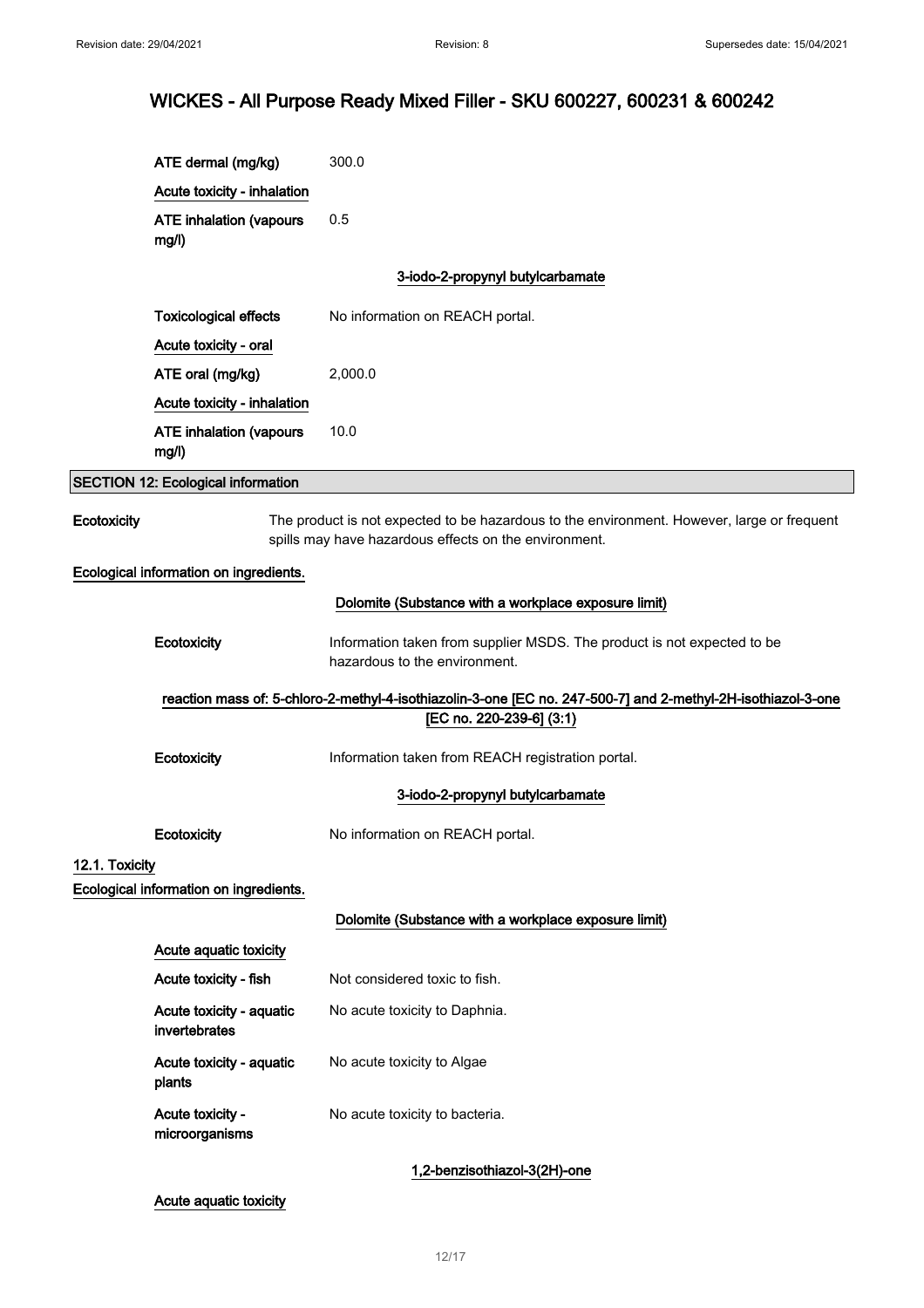| $LE(C)$ <sub>50</sub>                     | $0.1 < L(E)C50 \le 1$                                                                                                                                                      |
|-------------------------------------------|----------------------------------------------------------------------------------------------------------------------------------------------------------------------------|
| M factor (Acute)                          | 1                                                                                                                                                                          |
| Acute toxicity - fish                     | LC <sub>50</sub> , 96 hour: 0.8 mg/l, Oncorhynchus mykiss (Rainbow trout)                                                                                                  |
| Acute toxicity - aquatic<br>invertebrates | EC <sub>50</sub> , 48 hour: 4.4 mg/l, Daphnia magna                                                                                                                        |
|                                           | reaction mass of: 5-chloro-2-methyl-4-isothiazolin-3-one [EC no. 247-500-7] and 2-methyl-2H-isothiazol-3-one                                                               |
|                                           | [EC no. 220-239-6] (3:1)                                                                                                                                                   |
| Acute aquatic toxicity                    |                                                                                                                                                                            |
| $LE(C)$ <sub>50</sub>                     | $0.001 < L(E)C50 \le 0.01$                                                                                                                                                 |
| M factor (Acute)                          | 100                                                                                                                                                                        |
| Acute toxicity - fish                     | LC <sub>50</sub> , 96 hour: 0.19 mg/l, Oncorhynchus mykiss (Rainbow trout)<br>The value is estimated from test on similar products and derives from the suppliers<br>MSDS. |
| Acute toxicity - aquatic<br>invertebrates | EC <sub>50</sub> , 48 hour: 0.16 mg/l, Daphnia magna<br>The value is estimated from tests on similar products and derived from the suppliers<br>MSDS.                      |
| Acute toxicity - aquatic<br>plants        | EC <sub>50</sub> , 72 hour: 0.027 mg/l, Pseudokirchneriella subcapitata<br>The value is estimated from tests on similar products and derived from the suppliers<br>MSDS.   |
| Chronic aquatic toxicity                  |                                                                                                                                                                            |
| M factor (Chronic)                        | 100                                                                                                                                                                        |
| life stage                                | Chronic toxicity - fish early NOEC, 14 day: 0.05 mg/l, Oncorhynchus mykiss (Rainbow trout)                                                                                 |
|                                           | 2-methylisothiazol-3(2H)-one                                                                                                                                               |
| Acute aquatic toxicity                    |                                                                                                                                                                            |
| $LE(C)$ so                                | $0.01 < L(E)C50 \le 0.1$                                                                                                                                                   |
| M factor (Acute)                          | 10                                                                                                                                                                         |
| Chronic aquatic toxicity                  |                                                                                                                                                                            |
| M factor (Chronic)                        | 1                                                                                                                                                                          |
|                                           | 3-iodo-2-propynyl butylcarbamate                                                                                                                                           |
| Acute aquatic toxicity                    |                                                                                                                                                                            |
| $LE(C)$ so                                | $0.01 < L(E)C50 \le 0.1$                                                                                                                                                   |
| M factor (Acute)                          | 10                                                                                                                                                                         |
| Chronic aquatic toxicity                  |                                                                                                                                                                            |
| M factor (Chronic)                        | 1                                                                                                                                                                          |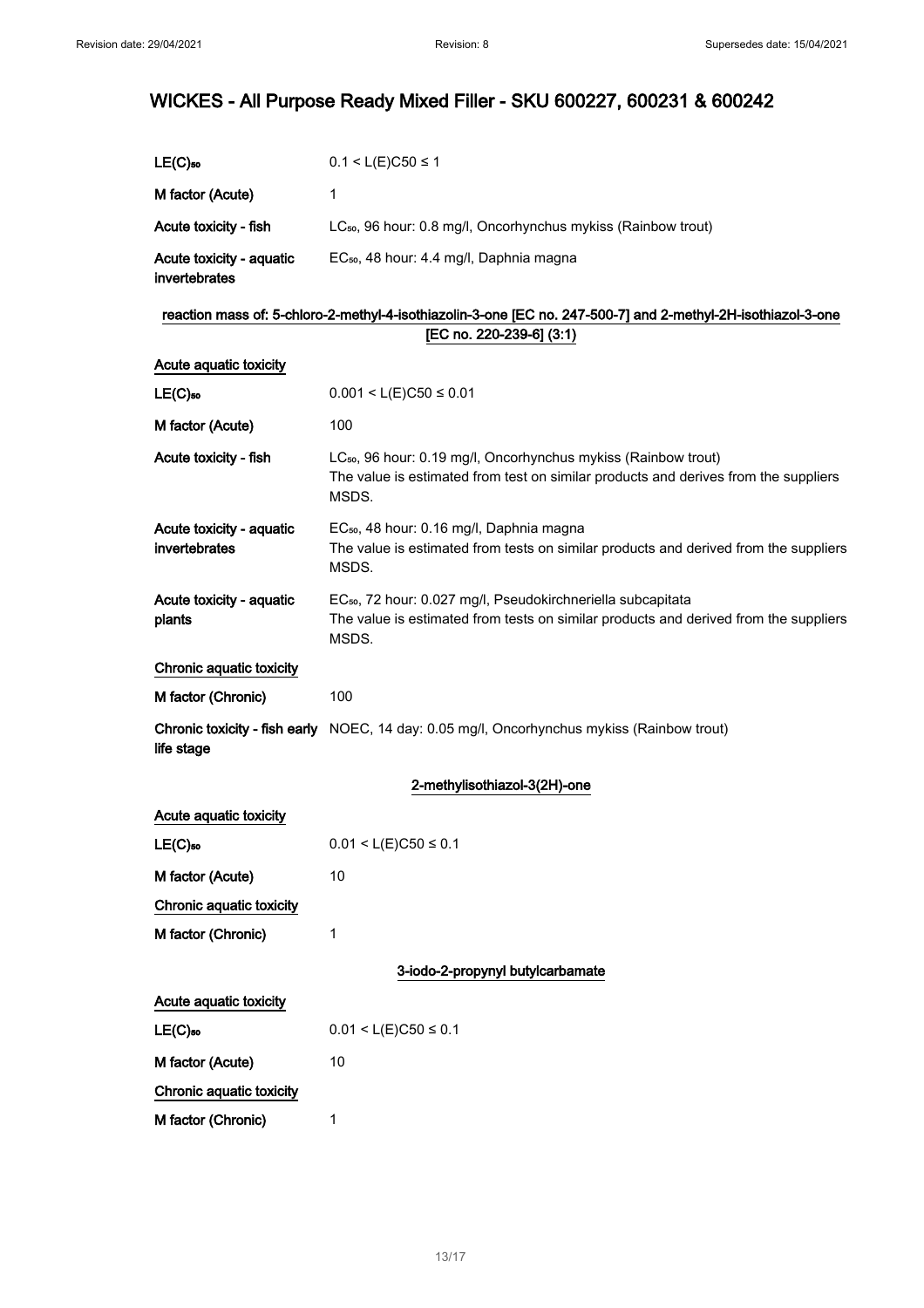|                              | 12.2. Persistence and degradability      |                |                                                                                                                                                                                             |
|------------------------------|------------------------------------------|----------------|---------------------------------------------------------------------------------------------------------------------------------------------------------------------------------------------|
|                              | Ecological information on ingredients.   |                |                                                                                                                                                                                             |
|                              |                                          |                | Dolomite (Substance with a workplace exposure limit)                                                                                                                                        |
|                              | Persistence and<br>degradability         |                | The product is not biodegradable.                                                                                                                                                           |
|                              |                                          |                | reaction mass of: 5-chloro-2-methyl-4-isothiazolin-3-one [EC no. 247-500-7] and 2-methyl-2H-isothiazol-3-one                                                                                |
|                              |                                          |                | [EC no. 220-239-6] (3:1)                                                                                                                                                                    |
|                              | Biodegradation                           |                | Considered to be rapidly degradable. Material is not readily biodegradable<br>according to OECD/EEC guidelines.                                                                             |
|                              | 12.3. Bioaccumulative potential          |                |                                                                                                                                                                                             |
| <b>Partition coefficient</b> |                                          | Not available. |                                                                                                                                                                                             |
|                              | Ecological information on ingredients.   |                |                                                                                                                                                                                             |
|                              |                                          |                | Dolomite (Substance with a workplace exposure limit)                                                                                                                                        |
|                              | <b>Bioaccumulative potential</b>         |                | No data available on bioaccumulation.                                                                                                                                                       |
|                              |                                          |                | reaction mass of: 5-chloro-2-methyl-4-isothiazolin-3-one [EC no. 247-500-7] and 2-methyl-2H-isothiazol-3-one                                                                                |
|                              |                                          |                | [EC no. 220-239-6] (3:1)                                                                                                                                                                    |
|                              | <b>Partition coefficient</b>             |                | $log$ Pow: $\sim$ 0.401                                                                                                                                                                     |
| 12.4. Mobility in soil       |                                          |                |                                                                                                                                                                                             |
| <b>Mobility</b>              |                                          |                | The product is water-soluble and may spread in water systems.                                                                                                                               |
|                              | Ecological information on ingredients.   |                |                                                                                                                                                                                             |
|                              |                                          |                | Dolomite (Substance with a workplace exposure limit)                                                                                                                                        |
|                              | <b>Mobility</b>                          |                | These minerals are dissolved in a natural state and indispensable part of the<br>natural waters.                                                                                            |
|                              | 12.5. Results of PBT and vPvB assessment |                |                                                                                                                                                                                             |
| assessment                   | Results of PBT and vPvB                  |                | This mixture contains no substances considered to be either persistent, bioaccumulative and<br>toxic (PBT), or very persistent and very bioaccumulative (vPvB) at levels of 0.1% or higher. |
|                              | Ecological information on ingredients.   |                |                                                                                                                                                                                             |
|                              |                                          |                | Dolomite (Substance with a workplace exposure limit)                                                                                                                                        |
|                              | Results of PBT and vPvB<br>assessment    |                | Not Classified as PBT/vPvB by current EU criteria.                                                                                                                                          |
|                              |                                          |                | 1,2-benzisothiazol-3(2H)-one                                                                                                                                                                |
|                              | Results of PBT and vPvB<br>assessment    |                | This substance is considered not to be PBT and vPvB.                                                                                                                                        |
|                              |                                          |                | reaction mass of: 5-chloro-2-methyl-4-isothiazolin-3-one [EC no. 247-500-7] and 2-methyl-2H-isothiazol-3-one                                                                                |
|                              |                                          |                | [EC no. 220-239-6] (3:1)                                                                                                                                                                    |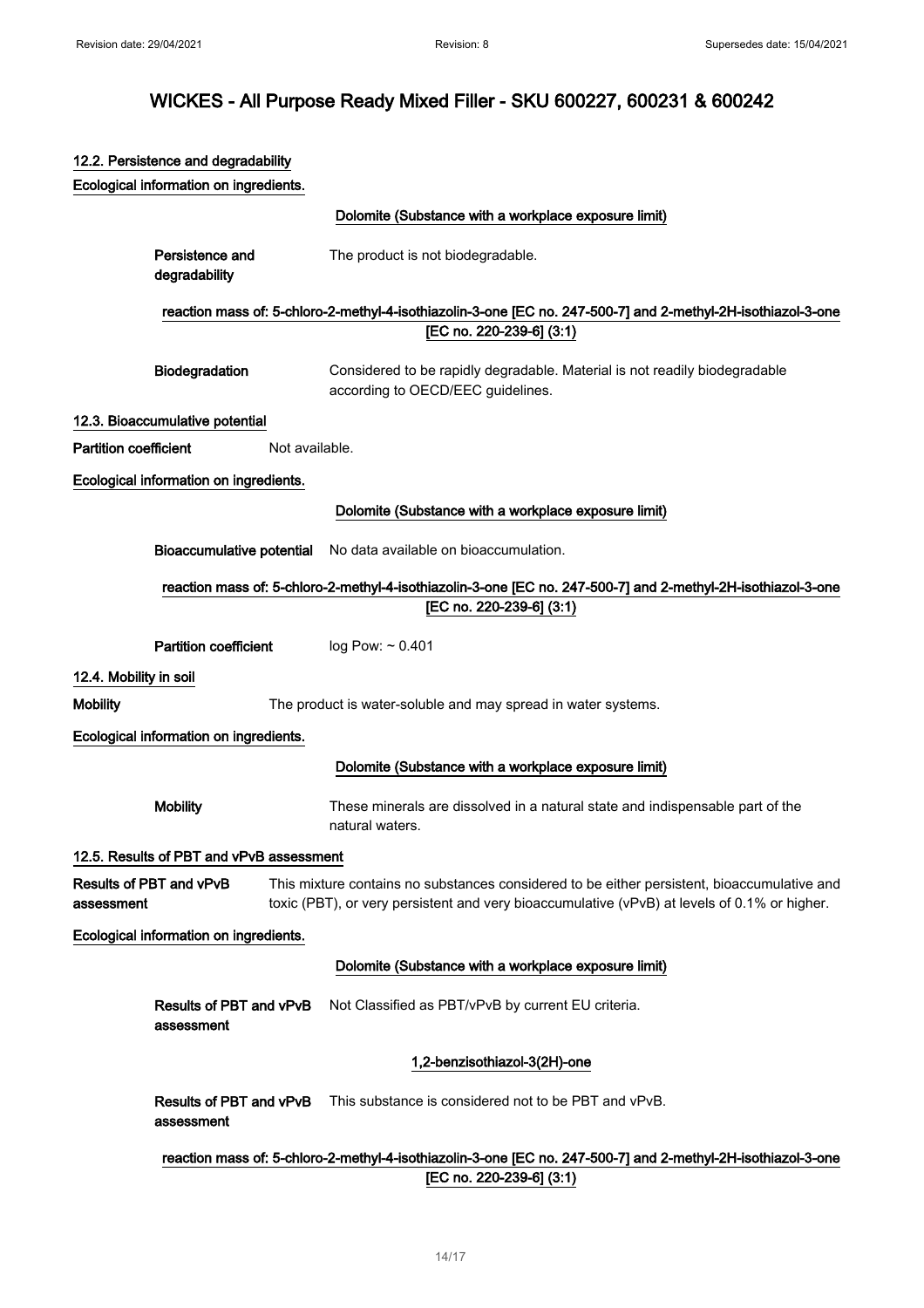Results of PBT and vPvB assessment This substance is considered not to be PBT and vPvB.

# 12.6. Other adverse effects

Other adverse effects None known.

| <b>SECTION 13: Disposal considerations</b> |                                                                                                                                                                                                                                                                                                                                                                                                                                                                                                                                                                                                                                                                                                                                                                                                                                                                                                                                                                                                                                                                                                                                                                                                                                                                                                               |  |
|--------------------------------------------|---------------------------------------------------------------------------------------------------------------------------------------------------------------------------------------------------------------------------------------------------------------------------------------------------------------------------------------------------------------------------------------------------------------------------------------------------------------------------------------------------------------------------------------------------------------------------------------------------------------------------------------------------------------------------------------------------------------------------------------------------------------------------------------------------------------------------------------------------------------------------------------------------------------------------------------------------------------------------------------------------------------------------------------------------------------------------------------------------------------------------------------------------------------------------------------------------------------------------------------------------------------------------------------------------------------|--|
| 13.1. Waste treatment methods              |                                                                                                                                                                                                                                                                                                                                                                                                                                                                                                                                                                                                                                                                                                                                                                                                                                                                                                                                                                                                                                                                                                                                                                                                                                                                                                               |  |
| <b>General information</b>                 | The generation of waste should be minimised or avoided wherever possible. Waste, residues,<br>empty containers, discarded work clothes and contaminated cleaning materials should be<br>collected in designated containers, labelled with their contents. Dispose of waste to licensed<br>waste disposal site in accordance with the requirements of the local Waste Disposal Authority.                                                                                                                                                                                                                                                                                                                                                                                                                                                                                                                                                                                                                                                                                                                                                                                                                                                                                                                      |  |
| Disposal methods                           | Used empty containers can be left to set hard and be disposed of as non hazardous waste.<br>For unused and uncontaminated product the preferred options include sending to a licensed<br>waste contractor. Reuse or recycle products wherever possible. Waste, residues, empty<br>containers, discarded work clothes and contaminated cleaning materials should be collected<br>in designated containers, labelled with their contents. Dispose of waste to licensed waste<br>disposal site in accordance with the requirements of the local Waste Disposal Authority.                                                                                                                                                                                                                                                                                                                                                                                                                                                                                                                                                                                                                                                                                                                                        |  |
| Waste class                                | The following EU Waste Catalogue codes are applicable to this product: Part-used containers<br>should be disposed of using waste code: EU Waste Code 08 04 10 - Waste adhesives and<br>sealants other than those mentioned in 08 04 09. Empty plastic containers can be disposed of<br>using EU Waste code 15 01 02 plastic packaging. It is usually obvious if a container is<br>'empty', for example a half empty tin of solidified paint is not empty, but where there is a small<br>amount of residual material a container will not be empty if that residual material can be<br>removed by physical or mechanical means by applying normal industry standards or<br>processes.<br>This means that all reasonable efforts must have been made to remove any left-over contents<br>from the container. This may involve for example washing, draining or scraping. The method<br>of emptying will depend on the container and the type of material it contains.<br>Note: if the design of the packaging, its aperture, or the adherent nature of the material does<br>not permit it to be emptied then it will not be a packaging waste.<br>If a container is not 'empty' it is not packaging waste. It should be classified on the basis of its<br>contents and the source or activity that produced it. |  |

# SECTION 14: Transport information

General The product is not covered by international regulations on the transport of dangerous goods (IMDG, IATA, ADR/RID).

### 14.1. UN number

Not applicable.

### 14.2. UN proper shipping name

Not applicable.

### 14.3. Transport hazard class(es)

No transport warning sign required.

# 14.4. Packing group

Not applicable.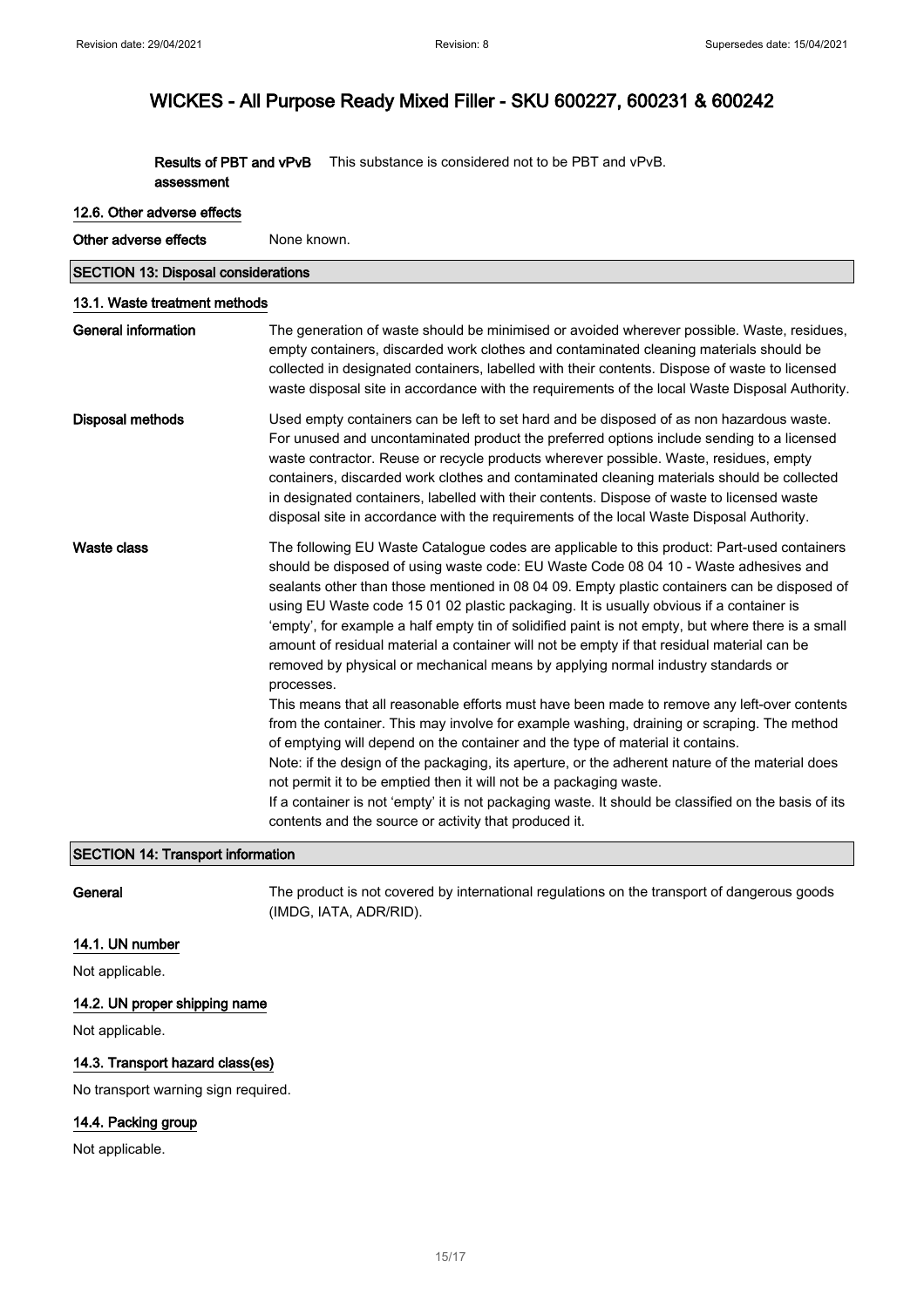### 14.5. Environmental hazards

Environmentally hazardous substance/marine pollutant No.

14.6. Special precautions for user

Not applicable.

### 14.7. Transport in bulk according to Annex II of MARPOL and the IBC Code

# Transport in bulk according to Not applicable. Annex II of MARPOL 73/78 and the IBC Code

### SECTION 15: Regulatory information

### 15.1. Safety, health and environmental regulations/legislation specific for the substance or mixture

| National regulations                                             | Users of this product are reminded of their duties under the current Control of Substances<br>Hazardous to Health Regulations and a suitable and sufficient assessment of all the risk<br>should be undertaken before using this product. The guidelines given in the HSE publication<br>COSHH ESSENTIALS - Easy Steps To Control Chemicals gives sound advice for deciding<br>safe working control measures.<br>Control of Substances Hazardous to Health Regulations 2002 (as amended).<br>EH40/2005 Workplace exposure limits.<br>The Carriage of Dangerous Goods and Use of Transportable Pressure Equipment<br>Regulations 2009 (SI 2009 No. 1348) (as amended) ["CDG 2009"]. |
|------------------------------------------------------------------|------------------------------------------------------------------------------------------------------------------------------------------------------------------------------------------------------------------------------------------------------------------------------------------------------------------------------------------------------------------------------------------------------------------------------------------------------------------------------------------------------------------------------------------------------------------------------------------------------------------------------------------------------------------------------------|
| <b>EU</b> legislation                                            | Regulation (EC) No 1272/2008 of the European Parliament and of the Council of 16<br>December 2008 on classification, labelling and packaging of substances and mixtures (as<br>amended).<br>Regulation (EC) No 1907/2006 of the European Parliament and of the Council of 18<br>December 2006 concerning the Registration, Evaluation, Authorisation and Restriction of<br>Chemicals (REACH) (as amended).                                                                                                                                                                                                                                                                         |
| Guidance                                                         | Labelling and Packaging in accordance with Regulation (EC) No 1272/2008.<br>Workplace Exposure Limits EH40.                                                                                                                                                                                                                                                                                                                                                                                                                                                                                                                                                                        |
| <b>Authorisations (Annex XIV</b><br><b>Regulation 1907/2006)</b> | No specific authorisations are known for this product.                                                                                                                                                                                                                                                                                                                                                                                                                                                                                                                                                                                                                             |
| <b>Restrictions (Annex XVII</b><br><b>Regulation 1907/2006)</b>  | No specific restrictions on use are known for this product.                                                                                                                                                                                                                                                                                                                                                                                                                                                                                                                                                                                                                        |

### 15.2. Chemical safety assessment

No chemical safety assessment has been carried out.

### SECTION 16: Other information

| General information      | Only trained personnel should use this material.                                                                                                                                                                                                                                                                                     |
|--------------------------|--------------------------------------------------------------------------------------------------------------------------------------------------------------------------------------------------------------------------------------------------------------------------------------------------------------------------------------|
| <b>Training advice</b>   | The information on directions for use can be found on the product label. It is important to<br>ensure that anyone using this product in the workplace has been adequately trained and in<br>particular: The use of personal protective equipment, methods of cleaning up and disposal of<br>waste. The basic first aid arrangements. |
| <b>Revision comments</b> | DUE TO CHANGE OF CLASSIFICATION DATABASE THE REVISION NUMBERING HAS<br>BEEN RESET. You should therefore look at the revision date rather than the revision number<br>to ensure you have the most up to date version. NOTE: Lines within the margin indicate<br>significant changes from the previous revision.                       |